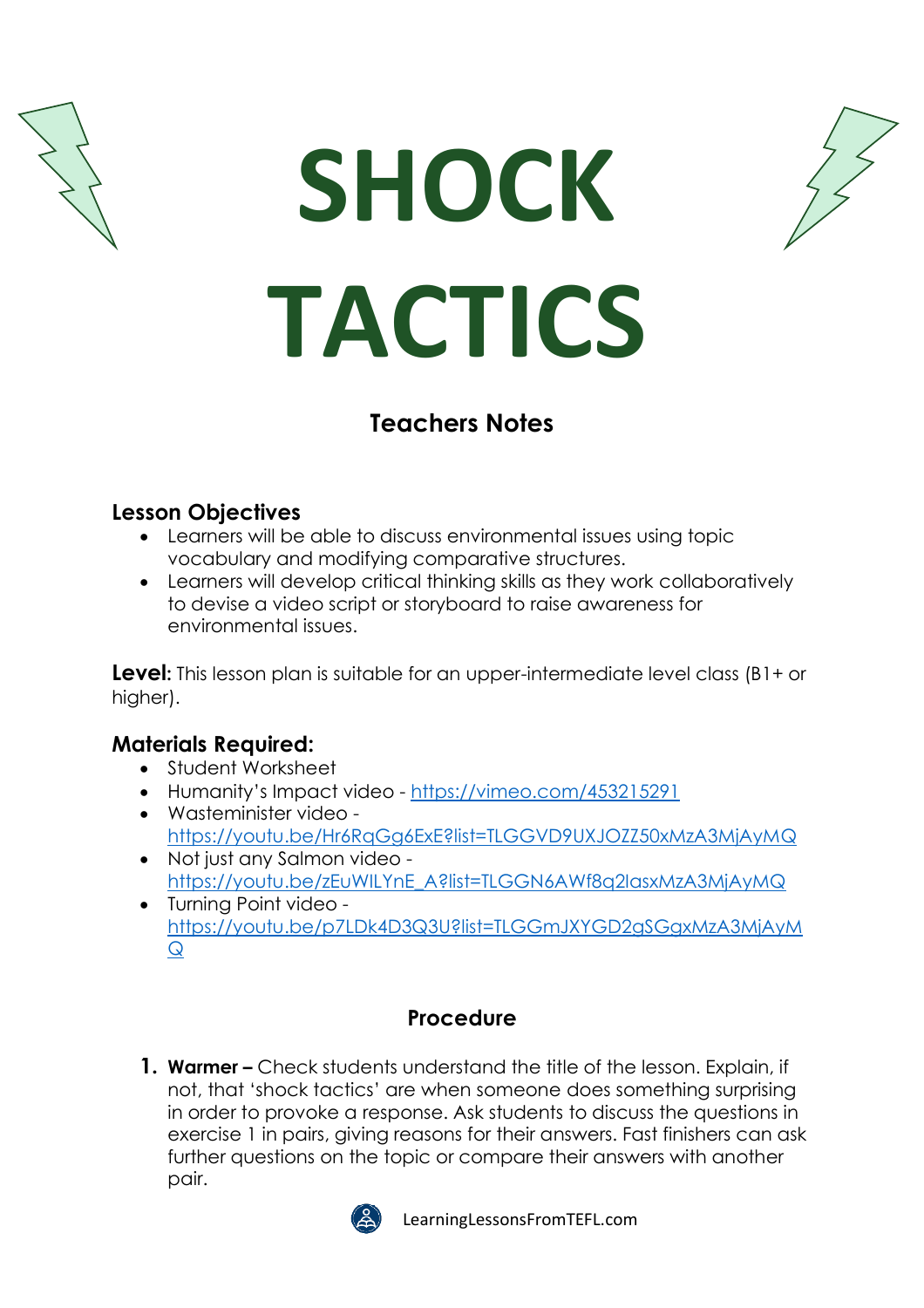**2. Vocabulary focus.** Tell students to look at the words in the box. Drill pronunciation and ask students to mark word stress. Ask students to match the words to the definitions individually and compare their answers with a partner. Feedback as a class.

#### **Key:**

- a. Global warming
- b. Land degradation
- c. Biodiversity loss
- d. Clear-cutting
- e. Overpopulation
- f. Ice caps melting
- g. Plastic Pollution
- **3.** Ask students to discuss the questions in pairs or small groups. Encourage students to use the vocabulary from the previous exercise and also to demonstrate what other environmental vocabulary they know. The third question 'What can be done to address these problems?**'** is a good opportunity for students to review modal verbs such as could, might, may, have to, etc. You could board useful structures before students answer the questions to provide extra support. Feedback answers briefly as a class and focus on any emergent language.

Extra question for fast finishers: *Does your school/ town/country do anything to resolve or raise awareness of any of the problems in exercise 2*?

- 4. Ask students to read the quote in exercise 4. Check they understand it by asking students to paraphrase/translate it. Give students some time to discuss to what extent they agree with the quote, justifying their answers. You could introduce/review adverbs of degree here e.g. totally, absolutely, partially, etc
- 5. In exercise 5, students guess the answers to two questions that are shown in the video. Give students a couple of minutes to read and guess the answers, encourage them to offer their ideas to the whole class. Display the video and ask students to check their answers. Then give pairs or small groups several minutes to discuss their reactions to the video using the question prompts in exercise c.
- 6. **Grammar Presentation** Modifying Comparatives Board the gapped sentence or draw your students' attention to the green box on the handout. Ask students what words could fit the gap and board the correct answers (modifiers such as far, much, a little, etc).

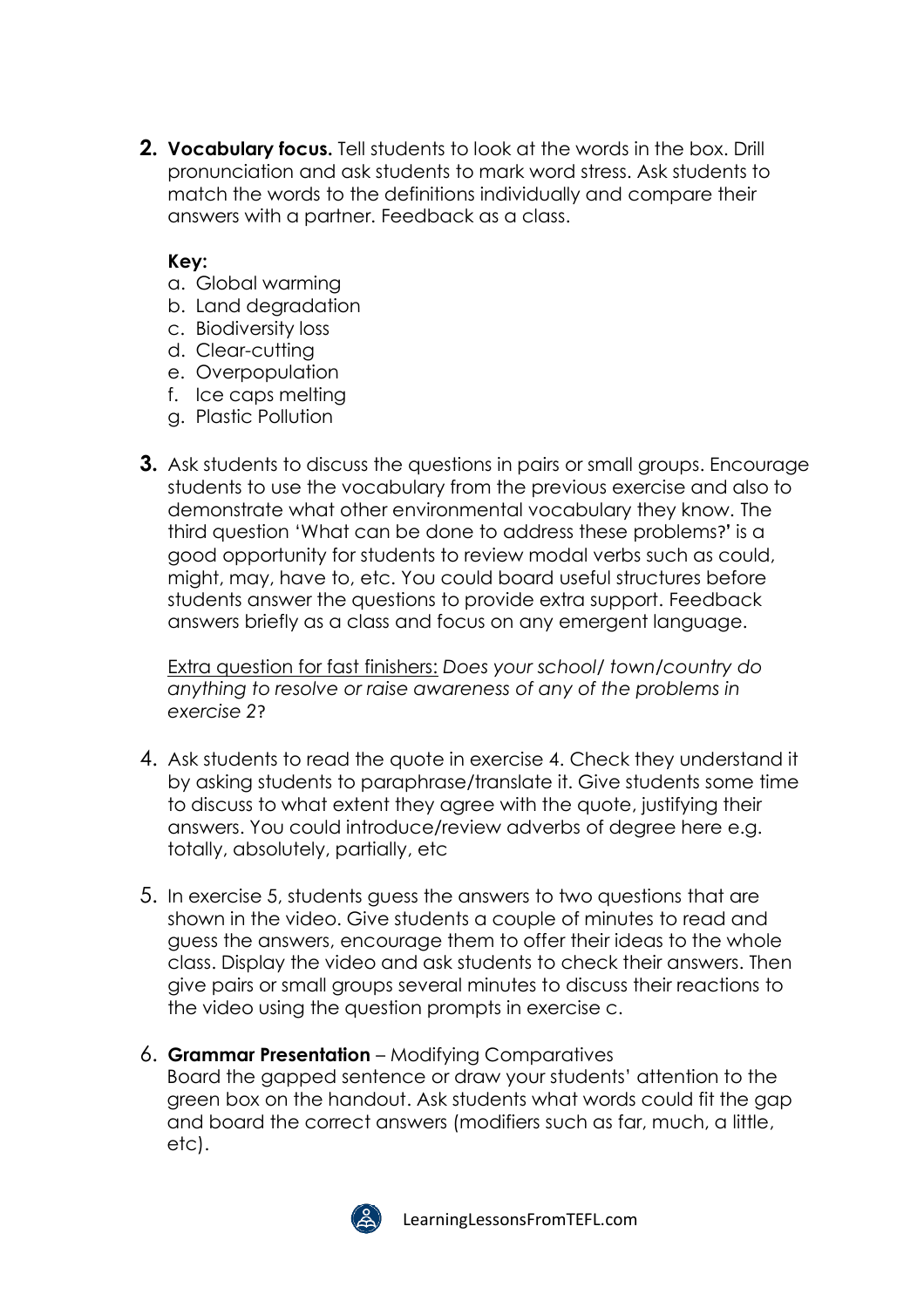Explain the function of these words – to modify the strength of the comparative to show big or small differences. Write 'That's much higher than I thought!' and 'That's a little higher than I thought' and elicit the difference.

Ask students to look at the table and the modifiers. Spend a few minutes drilling the correct pronunciation. Then ask students to categorise the modifiers in the correct part of the table. Feedback on the board/screen.

#### **Key:**

| To show a big difference | To show a small difference |
|--------------------------|----------------------------|
| much                     | slightly                   |
| a lot                    | a little                   |
| far                      | a bit                      |
| even                     | a little bit               |
|                          | not much                   |

Highlight the fact that when we want to emphasise that there is no difference we use either 'just' or 'the same' with an as...as structure. Recycling is just as successful in Italy as it is in France.

- 7. In exercise 7 students have controlled practice of the grammar. Ask learners to read the sentences and check that they understand the language. Ask students to complete the sentences with a modifier so that the sentences are true for them. Focus on the example sentence. Highlight the fact that the exercise is subjective so answers can vary. Set a time limit for students to complete as many as possible.
- 8. Ask students to compare their sentences in their pairs/groups and to see if their ideas were similar or different, discussing their choices.
- 9. Exercise 9 showcases three short videos which are designed to raise awareness of environmental issues by being quite shocking. Ask students to watch the three videos and decide which has the most impact on the viewer. Ask students to discuss the videos with a partner using modified comparative structures to express their opinions. Draw attention to the example in the image to add support.

Feedback as a class and perhaps do a class vote to determine which video is deemed the most shocking.

10. Students consolidate the language from the lesson through a speaking project where they are asked to devise and script/storyboard a video to raise awareness of environmental issues.



LearningLessonsFromTEFL.com